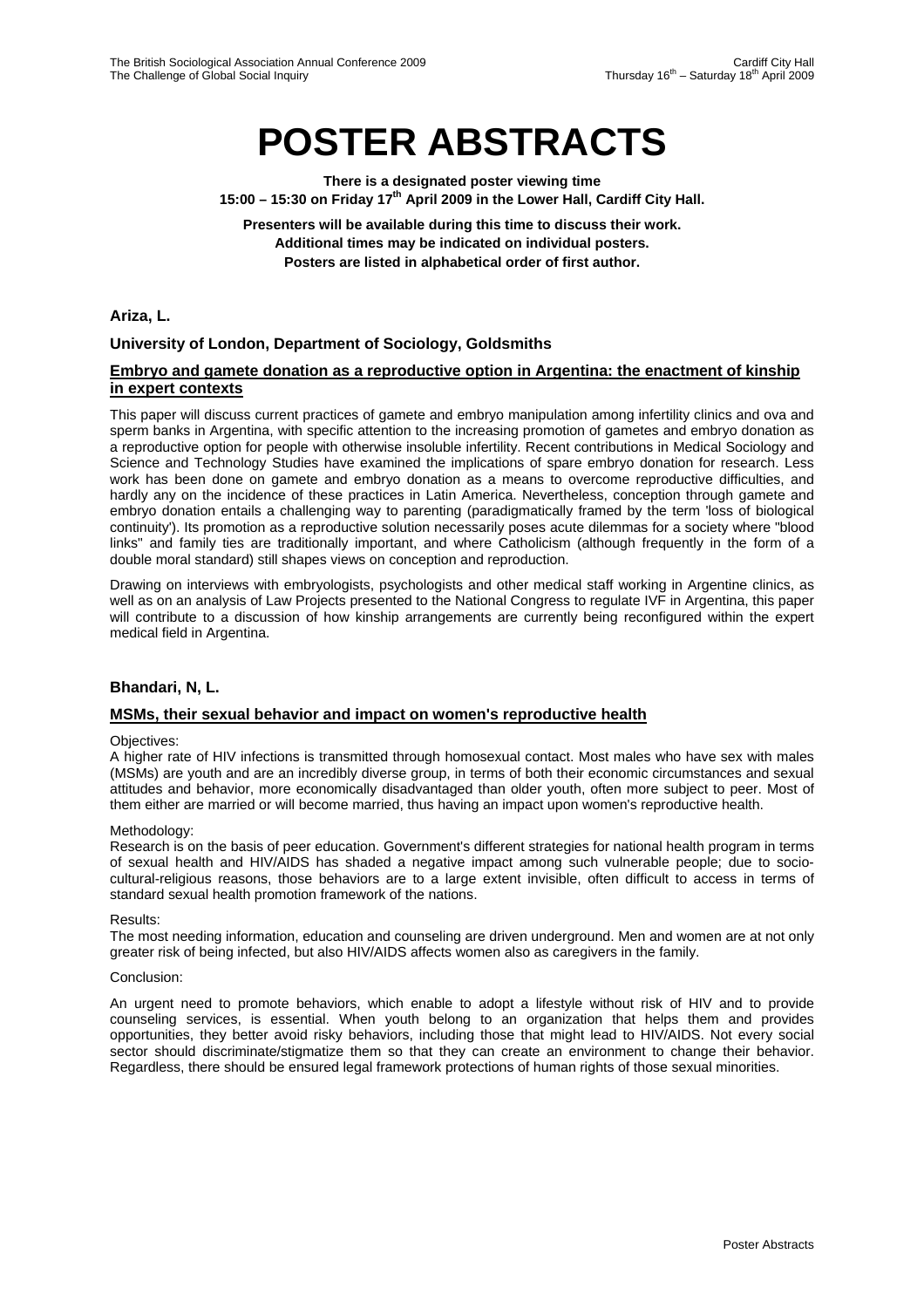## **Bullen, J.**

#### **University of Essex**

## **'Wags to Riches': The media and representations of footballers' wives**

Since the 2006 World Cup, Footballers' Wives or 'Wags' have become a mass media phenomenon. Some such women have now become celebrities in their own right. Coverage of their lives by print media has been fuelled by coverage in other media, such as the fictional TV series Footballers' Wives (ITV1), Reality TV shows such as WAGS Boutique (ITV2) and novels like Alison Kervin's Wag's Diary. This paper looks at the changing representation of footballers' wives in contemporary British society. Analysing these various texts has highlighted the intertextual nature of this concept and how at times fact and fiction seem to become blurred. The tabloid and celebrity press seem to fuel an ongoing need for gossip and 'insider information', with these women revealing not only personal details about themselves but also about some of the biggest male sport stars in the country. These women have become inspiring figures to many young girls - many of whom see 'celebrity marriage' as a career option. The media coverage of these women is explored through notions of gender and looks at marriage as a symbolic career. This paper also considers issues of class and consumption - in particular how 'WAG' consumption is simultaneously held up as aspirational yet parasitic.

## **Cobb, F E.**

#### **The Graduate School University of East London**

## **Postgraduate research student completion rates: A Literature Review and thoughts for research**

This poster examines current literature on postgraduate research student completion and retention rates, and the factors affecting propensity to complete or withdraw. The review discusses the methodological approaches taken in 9 key studies with sample sizes from 449 – 19,191 students, and analyses the relative merits of each approach. Approaches discussed include multiple linear regression, multivariate, binomial and hierarchical logistic regression modelling, the Markov Chain Approach and Chi-squared testing. Significant factors affecting completion are reviewed. The poster identifies key factors affecting completion and retention rates within all the studies; age, mode of study, academic discipline, type of funding, alumni status and nationality (Home/EU/Overseas). Academic discipline is the most significant factor affecting completion rates in all studies. Some contradictory theoretical explanations of significant variables are discussed. Merits of using these methodological approaches for individual post-1992 University populations, where cohorts are much smaller, are also discussed. This is in relation to a research project currently engaged in at the University of East London (UEL), to produce a model of the factors affecting completion rates of postgraduate research students. Preliminary observations of new findings on completion and retention rates will be provided, to compare, and critically engage with the existing literature. This research will be used to produce performance indicators for the university's research programmes by year intake cohort. The research will also be used to benchmark UEL against other post-1992 higher education institutions. The outcome of this research will have policy and practice implications for PhD programmes at UEL.

#### **Crinson, I.**

#### **Exploring the emergent sociomaterial practices of healthcare professionals participating in the NHS Extended Choice Network**

This paper explores the emergent sociomaterial practices of healthcare professionals and the cultural complexities of the organisational context arising from the recent implementation of electronic patient information flow between public and private healthcare providers

participating as partners in the Extended Choice Network (ECN). The ECN is the mechanism designated by the Department of Health to realise its policy goal of widened patient choice and achieve greater value-for-money in the NHS, through a process of 'commissioning' services from a range of healthcare providers, public and independent sector. The ECN supports the 'Choose and Book' service, and is a truly integrated socio-technical policy programme which is affected by both the technological and organisational contexts in which it operates. The paper draws upon a research study which utilises a realist methodological approach to draw attention to the particular context-mechanism-outcome configurations of the ECN programme.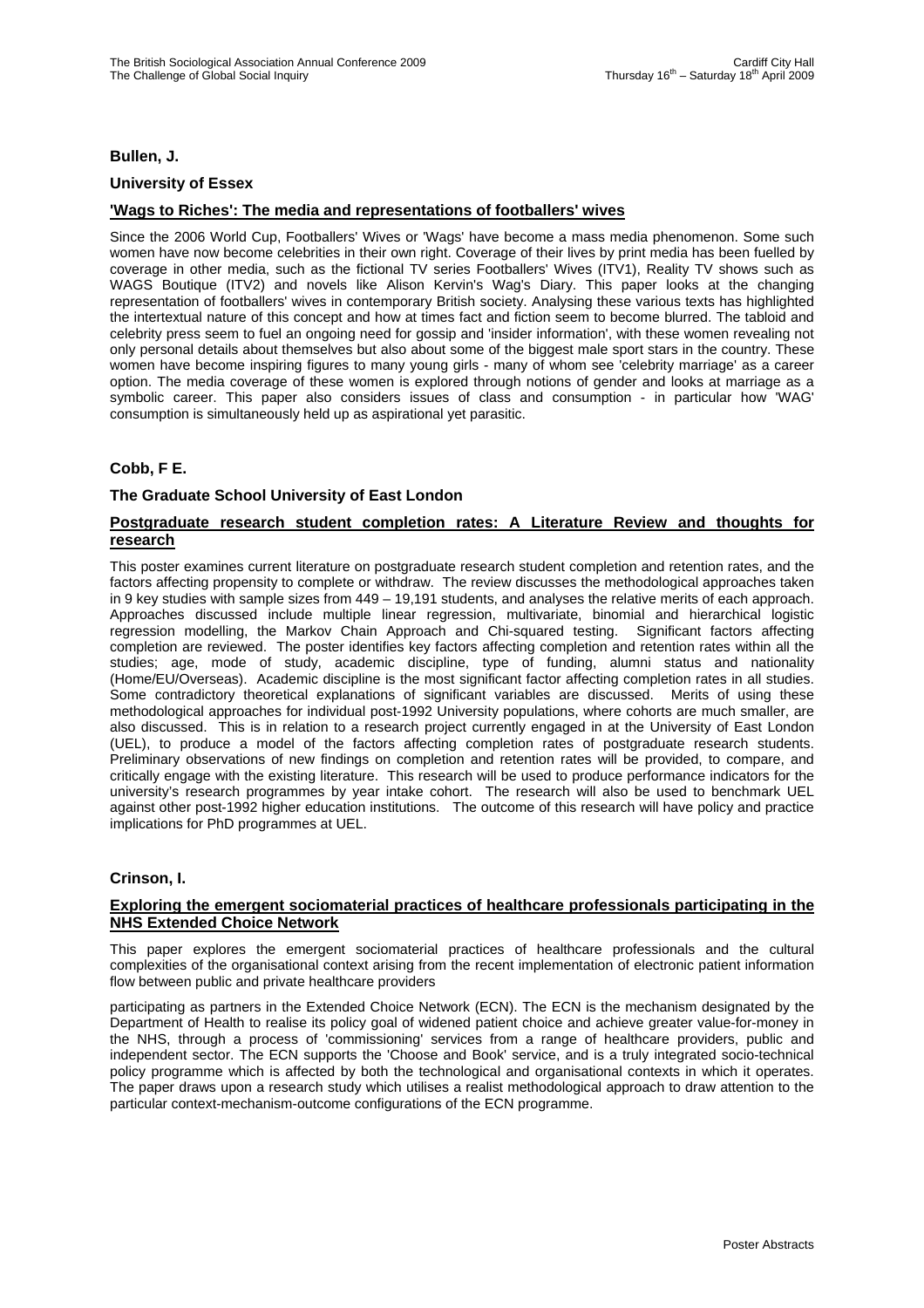# **Elverdam, B., Harlang, C., Carstens, T.**

## **University of Southern Denmark**

#### **Hospital architecture in the future - an innovative, phenomenological industrial PhD-**

There is a growing international awareness of how hospital architecture influences the patients' experience and their response to treatment, and of how hospital architecture can support the treatment, rehabilitation and healing process of the patients (Healing Architecture).

 This project is theoretically placed between the architect's professional approach to the designing of hospitals, and the patients' bodily experiences of the hospital architecture.

The aim of the project is to create a connection between the knowledge of the architects and the patients, and to examine how the patients' experience of the hospitals' architecture can be secured, integrated and utilised by the architects in the firm in their creative process of drawing and designing hospitals.

Data will be collected by the use of participant observations and interviews (single and focus group). A phenomenological approach will be used, both in the organisational cultural setting of the architects in firm, and in the individual and socio-cultural field of patients in a Danish hospital.

This paper is part of an industrial PhD-project that creates a close connection between the firm and the project findings. Because of that, the overall approach will be an ongoing, circular process that is focused on the problem and driven by the context of the project, and the findings will reflect that.

# **Ghodsi , A.M., Balali, E.**

## **Decreasing trend of family's social capital in typologies of gemeinschaft and gesellschaft in Iran**

This presentation attempts to study decline of social capital in Iranian families with attention to a model by Talcott Parsons on internal and external circles of kinship system .Parsons in his study of social structure of family propounds these two internal and external circles of kinship system from viewpoint of "ego" .

Findings of this presentation in Iran show decrease of social capital in transition from family of orientation to family of procreation, and from internal to external circles of kinship too. But with consideration of two kinds of family's spatial and social settlements in Gemeinschaft and Gesellschaft , amount of decrease of social capital is different in transition from family of orientation to family of procreation. In Gesellschaft individual's social capital decreases in a large amount with transition from family of orientation to family of procreation. But in Gemeinschaft individual's social capital does not decrease in a large amount with transition from family of orientation to family of procreation.

## **Giuntoli, G., Smithson, M., Grierson, J.**

## **Australian National University**

## **Assessing quality of life in the HIV Futures V survey: An application of Amartya Sen's capability framework.**

Despite the plethora of quality of life (QoL) measures that are available in the medical literature and in the social sciences, and the growing popularity of this concept as an outcome measure in public policy, only in a few cases is the measurement of QoL clearly grounded in a theoretical framework. In this paper, the main theoretical frameworks and philosophical approaches behind both measures of QOL in general and Health Related Quality of Life are reviewed; a particular focus is then placed on the capability capability approach to QoL measurement (Sen, 1985, 1999). The concept of capability corresponds to a positive freedom and refers to people's real opportunities to achieve valued objectives (e.g. roles, activities). An indirect reference to the concept of opportunity is present in any QoL index available in the literature. However, relevant questions such as what the psychological and sociological meanings of the concept of opportunity are, and how measures of opportunities correlate with people's experienced QoL have not been addressed directly and in depth in QoL studies. This paper presents and discusses the results of a secondary analysis aimed at investigating QoL through the measurement of indicators of opportunities in the HIV Futures V survey, a national survey conducted by the Australian Research Centre in Sex, Health and Society. The paper presents a theoretically ground conceptualization of opportunities and concludes highliting the pros and cons of measuring QoL through opportunities as opposed to more traditional measures.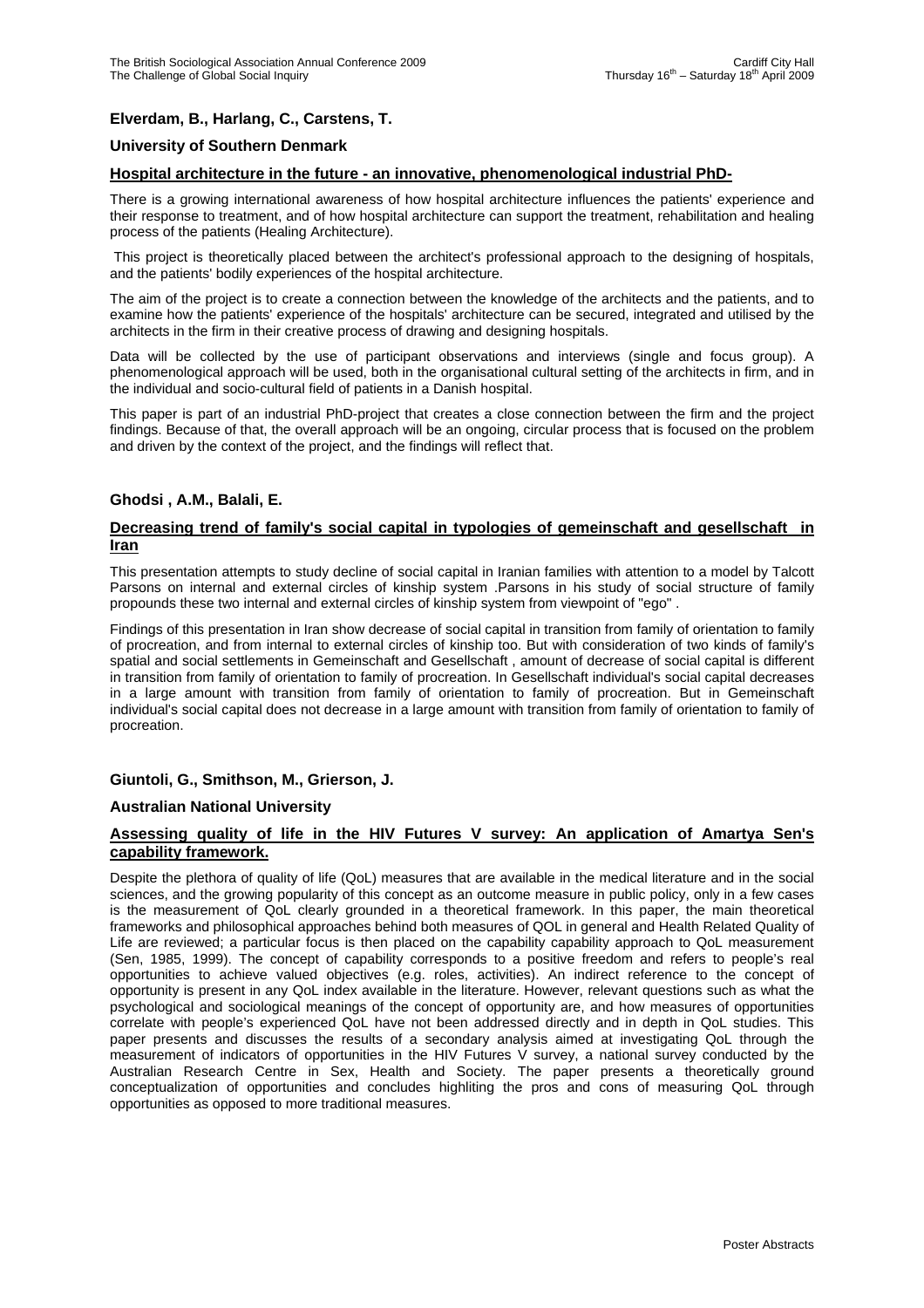# **Hammond, N.**

## **Sheffield University**

# **How Might Male Client Relationships be Used to Generate Positive Change Within the Commercial Sex Industry?**

Changes within the commercial sex industry have been reflected in the evolving research culture which is shifting in focus from, the women who sell sex, to include those who purchase their services. In parallel a shift can be seen from an interest in violence and street prostitution (Kinnell; 2002) to the acknowledgement of the spectrum of sexual services offered (Sanders; 2008) and the development of online communities of clients and providers (Earle and Sharp; 2007.) However, the purchasing of sex continues to attract stigma and is shrouded by secrecy. Therefore, it might seem that for men this is an individualistic, invisible and private practice. Yet findings from 35 in depth interviews with male clients of female sex workers demonstrate that social relationships and networks do connect some male clients. What the data also suggests is that such relationships potentially offer benefits for the conditions within which the commercial sex industry operates.

This finding will be explored in a poster that briefly describes the current UK commercial sex industry and summarises the sociological literature concerning heterosexual men's relationships with other men in general (Messner; 1992.) The voices of the men who have taken part in this research will be presented, focusing on their views of how they understand their relationships with other clients including; where, how and to what degree these relationships exist. The data raises new questions as to whether men's relationships with other men can potentially improve conditions within the industry - or merely sustain oppressive patriarchal practices.

## **Lever, J.B., Miele, M., Evan, A., Higgin, M.**

## **Farmers vs. Animal Scientists: an assessment of welfare quality**

Animal welfare is increasingly important to European consumers. As well as being determined by the safety of the end product the welfare status of animals must now also be considered in evaluations of food quality. This paper is based on recent research from Welfare Quality(r), an EU funded project that aims to accommodate societal concerns and market demands, develop reliable on-farm monitoring systems, product information systems, and practical species-specific strategies to improve animal welfare. The paper presents evidence from one aspect of these developments, the welfare monitor of broiler chickens, which was evaluated through a series of interviews with UK farmers. The paper does three things. It explores how farmers define what they do; what they do to assess what they do; and what they think of the of the Welfare Quality assessment. In so doing it considers the views of farmers and animal scientists and draws some conclusions as to their knowledge claims.

## **Morgan, A., Weir, I.**

## **UWIC, School of Art and Design, Western Avenue**

#### **Is 'visibility a trap?': exploring the autonomy of the observer/d in the computer game 'Gridlocked'.**

Public attempts at observation have widely been regarded as a means of social control, and in recent times, there have been consistent efforts to reinforce the relationship between public surveillance and public safety. The notion that many can be controlled by few through panopticism is widely documented, observation and awareness of being watched has become a familiar theme in society. Surveillance is no longer the sole province of law enforcement or employed for the implementation of safety and, arguably, new opportunities for observation have emerged as a social phenomenon through common media such as the television, photography and gaming. Newer and more sophisticated technologies have developed, and accessibility and employment of equipment which can be used for surveillance is commonly utilised, and can now be found in the home, principally through webcams. Traditional views of control through observation and surveillance techniques have placed power and autonomy in the hands of the observers, whose visibility to the observed is limited or absent. The observed are usually in a position of weakness as opportunities for surveying the observer are limited as they are unseen: the autonomy lies with the observer. Within this paradigm, power and control remain distant to the observed. Drawing on observations made through use of a self-made computer game which depends on capturing live video of users through a webcam, we explore familiar theories of surveillance and ask whether there are unacknowledged potentialities for autonomy of the observed through entrapment, and being 'Gridlocked'.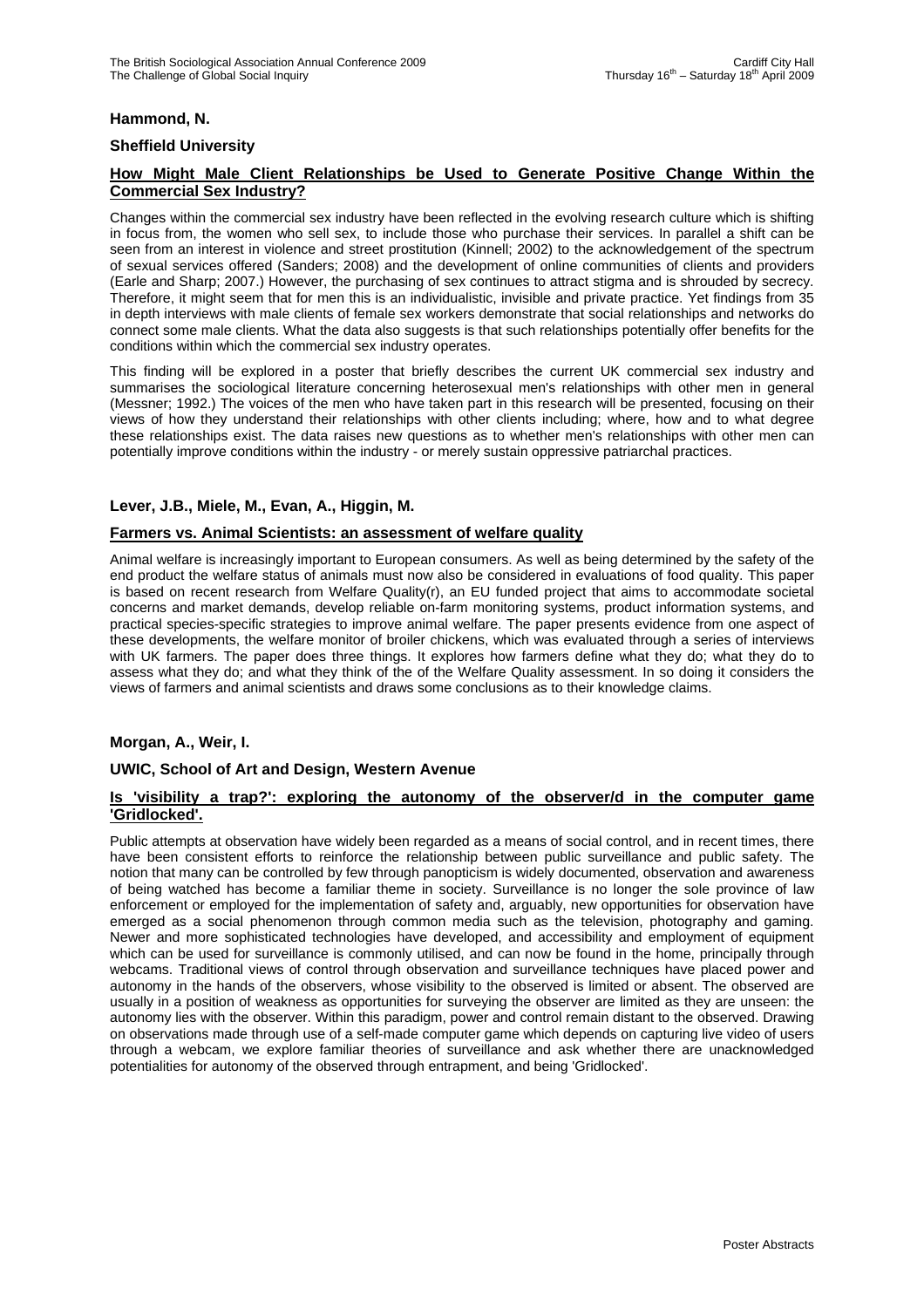# **Pomicino, L., Romito, P.**

# **Faculty of Psychology**

# **New Parent's well-being in the postpartum period: an intervention with the fathers.**

Objective: To evaluate the feasibility and the effectiveness of a postnatal intervention with father to promote parents' well-being.

Method: 245 new parents were recruited to participate in the study after delivery (Time 1) at the Maternity Hospital in Trieste (Italy) . Couples were randomly assigned to an intervention (n=150) and a control (n=145) groups and filled-in a self-report questionnaire. Fathers in the intervention group received a booklet and offered a dedicated telephone number to find support in the postpartum period. 6 months after delivery (Time 2), all the participants were contacted by telephone and asked to answer to a second questionnaire

Main outcome measures: Parents' postpartum physical and psychological health, partner relationship, sharing of childcare and housework, work's satisfaction, parents role satisfaction.

Results: At Time 1, response rate was 86%. 119 out of 145 fathers in the intervention group were successfully contacted for the telephone intervention, indicating that this kind of intervention is feasible. At Time 2, response rate was 91%. The data analysis is still in progress.

#### **Reid, F.**

#### **University of Stirling**

## **Investigating Scottish Sportscapes**

The paper reports on research into Scottish sporting spaces and places carried out between 2005 and 2008. Utilising a new conceptual framework for the analysis of geographies of sport, case studies are presented to illustrate the importance of place in the sportscape at 3 different scales. On a global scale, the place of Scottish identity and traditions within an international sportscape is outlined. Considering two aspects of the Scottish sports landscape, differences and similarities between regional spaces are highlighted and explained. One local sportscape is examined through the eyes of those who "belong" in that particular sports place. Evidence from surveys and quantitative data are combined with interviews, observation and document analysis to enable more complete understandings of sports landscapes. Future avenues for research into sportscapes are set within the conceptual framework.

## **Schimpfoessl, E.**

#### **The University of Manchester**

## **Russia's New Social Upper Class: Family Identities and Social Reproduction**

With the stabilisation of the social structure in Russia, upper class families increasingly strive to legitimate their affluence and social positions and to obtain social distinction. To this end, upper class families cultivate conservative values, engage in philanthropy, promote Russian art and literature, and develop their cultural life. Privileged social background has again become an asset that bestows social distinction. Individual family histories and myths - formerly viewed as legacies to be concealed - are now being actively revived, reinvented, and passed on to the next generation as resources for legitimating wealth and status. They are presented as stories of continuity rather than as stories of ruptures, dating back to the pre-Revolutionary nobility as well as to the Soviet nomenklatura.In order to effectively pass on their privileges to their offspring, Russia's social upper class families have started to convert their financial resources into cultural and social resources for their children's betterment. Upper class parents invest heavily in their children's upbringing: they provide them with expensive schooling, foreign language-speaking nannies and governesses, and exclusive extracurricular activities. Parents utilise such resources in an effort to enhance their children's personality development and establish their "superiority" over the middle classes.The poster outlines processes of identity formation among upper class families in contemporary Russia and highlights the strategies that parents pursue to pass on their social status to the younger generation. It is based on twenty narrative interviews with members of the Russian upper class.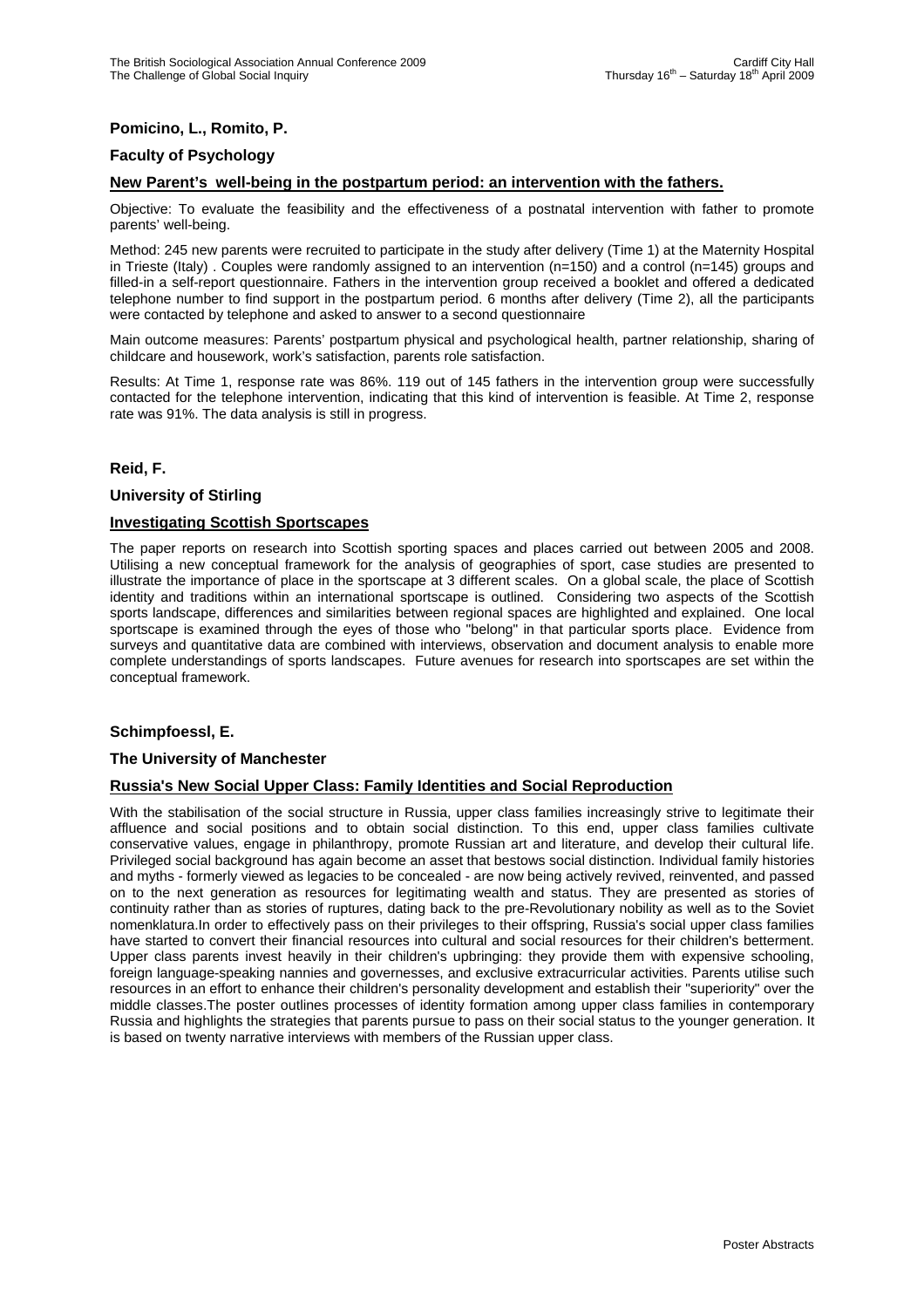# **Stanley, L., Salter, A., Dampier, H., Shepherd, D., Poustie, S.**

## **Leeds Metropolitan University**

## **'The perfect type of sociological material'? Letters in sociological perspective**

The analysis and theorization of letters has a long sociological history, with Thomas and Znaniecki's (1918-21) The Polish Peasant… centrally using letters between migrants and their family circles to explore social change. The Polish Peasant… was highly influential across the social sciences and humanities generally as well as sociology specifically, although this engagement with epistolarity subsequently declined along with other qualitative approaches. However, with the renaissance of auto/biographical and narrative approaches, letters and correspondences have begun to receive more attention. This poster-presentation draws on an ESRC funded project which is transcribing, analysing and publishing the c7000 letters of feminist writer and social theorist Olive Schreiner (1855–1920) and will set out the ways in which letters are useful data for sociological analysis and the reasons why sociologists should be interested in epistolarity, including that letters provide a particular point of view on events, but are at the same time dialogical, they involve an exchange between correspondents, and letter-writing is a social form strongly marked by prevailing conventions. The structure and form and especially the sequential and longitudinal character of letter-writing provides an index of convention and of social, as well as inter-personal, stasis and change, and the presentation will explore this by using Schreiner's letters concerned with the changing terminology of 'race' as a case study.

#### **Walker, S.H.**

#### **University of Cambridge**

#### **The Effects of Gendered Body Image upon Contraceptive Outcomes**

Psychoanalytical and phenomenological theories suggest that bodily experiences are important influences upon agency and behaviour. This research addresses that hypothesis empirically within the field of contraceptive behaviour. Using primary questionnaire data, it looks for correlations between body concept, as measured by a novel scale, gender and contraceptive history. It highlights differences in body concept between and within the two genders.It finds statistically significant associations between body concept and the likelihood of a history of contraceptive risk taking or unexpected pregnancy. It concludes that differences in body concept may be influencing the likelihood of successful contraceptive use, and suggests that this finding should be taken into account by those producing and providing contraceptive advice to users, and to those designing and implementing sex education.

#### **Westmarland, N., Graham, L.**

#### **Durham University**

#### **Rape Myth Resistance and Reality TV**

There is a renewed interest in rape myths, with government acknowledgement that the well documented problems in the prosecution of rape cases can not be dealt with through legal reform alone. Using qualitative data downloaded from an internet message board, a television series called 'The Verdict' (about a fictional rape trial with a celebrity jury) is used as a case study to investigate the range of rape myths currently in existence and the ways in which they are challenged and resisted.

The most frequent myths appearing on the message boards were: 1) that women are 'asking for it' if they do not keep themselves safe; 2) that if women behave provocatively then they cannot expect a jury to believe she did not consent to sex; 3) that a woman will always fight back when faced with rape; d) that a woman will always report a rape immediately and display distress; 5) and that women frequently lie about rape. The findings were both pessimistic and optimistic: while the age-old myths undoubtedly still exist, they rarely if ever went unchallenged. The paper concludes that although rape myths are still prevalent in some public attitudes, there is another group of the public who are attempting to educate others about the reality of rape.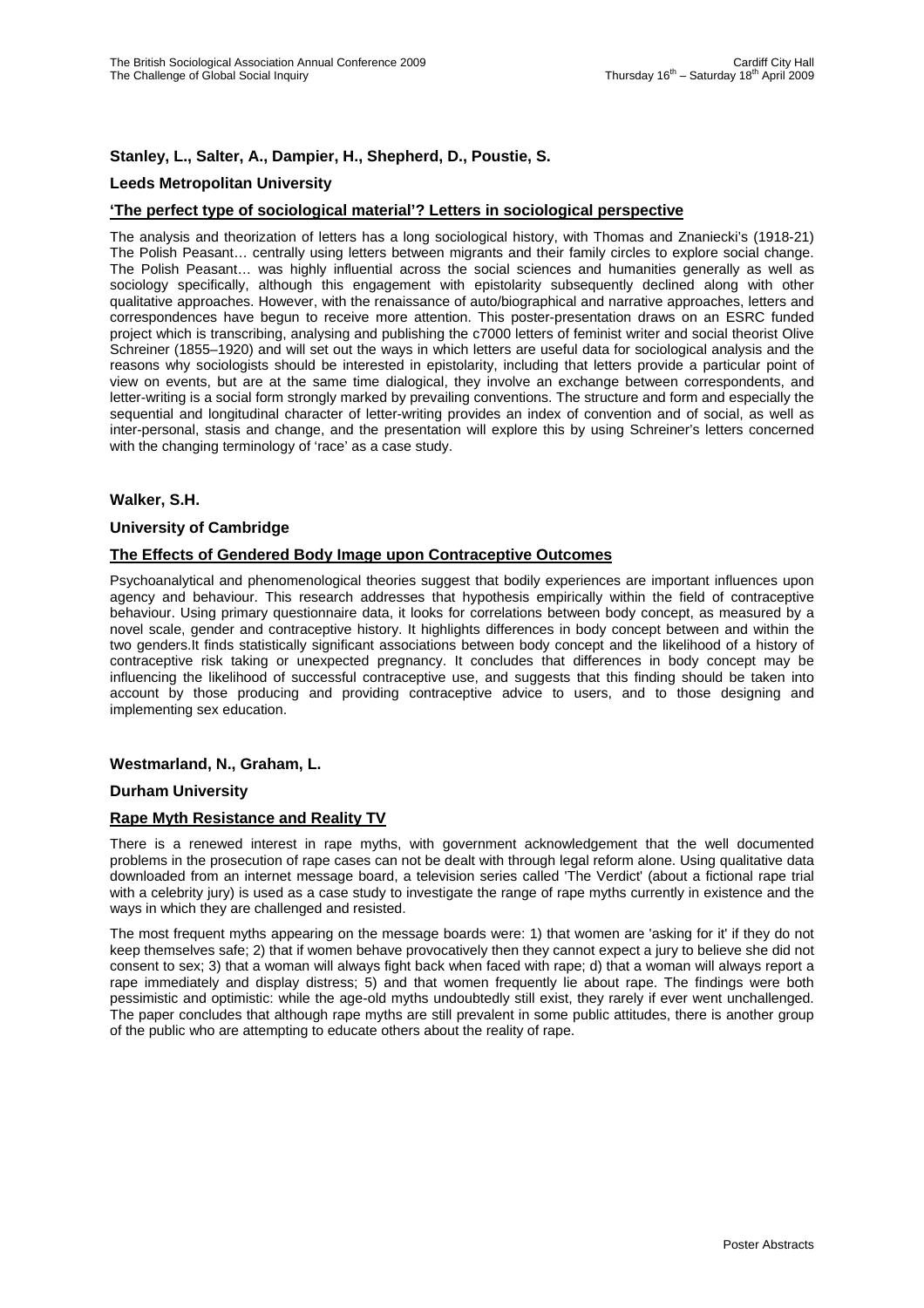## **Wilson-Kovacs, D, Weber, S., Hauskeller, C.**

#### **University of Exeter**

## **Comparing British and German perspectives on regulation and clinical practice - the case of clinical trials using autologous stem cells for heart repair**

Over the past ten years stem cell research (SCR) has become a distinct field of scientific inquiry, which is seen to carry great potential for the treatment of chronic and degenerative conditions (Webster 2007). While commentators have acknowledged the contribution of scientists to the shaping of regulatory frameworks (Jasanoff 2005, Wainwright et al. 2006) little attention has been paid to the ways in which medical practitioners make sense of emerging regulation for stem cell therapies.

This paper provides an insight into the clinical implementation of SCR regulation in a bi-national comparison, with reference to clinical trials using autologous stem cells for heart repair. Based on data from thirty-two ethnographic interviews and fieldwork in laboratories and clinics, the analysis explores the enactment of regulation at different stages and the interpretative strategies employed by the medical personnel involved in the management of these trials. We show that the implementation of regulation is not as straightforward and unproblematic as the literature on regulation suggests, and argue that we need to examine the processes through which regulation influences research options and strategies in order to assess its effects. Our analysis reveals the interactions and exchanges that take place in these processes and illuminates the ensuing dynamic between professional interests and clinical research practices. We propose a grounded perspective for the investigation of emerging regulatory and clinical practices, where regulation is examined in the context of its application and understood as a practical accomplishment.

#### **Xenitidou, M.**

## **An International Perspective on Innovations in Social Science Research Methods: What is in store for Social Research?**

We have been constructing a 'map' of the 'hot spots' of research methods around the world. This map has two aims: first, to locate innovations in method being developed within social science disciplines; and second, to locate the sites and institutional contexts of these innovations. We have been seeking research practices that have not yet filtered through to typical research methods courses or that impact on the research process in novel ways. Our interest in innovative research practices ranges from data collection to analysis and covers disciplines such as (social) psychology, sociology, social work, socio-legal studies, political science (including public health and public policy) and international studies, (social) geography (area studies, demography, environmental and urban planning), (social) anthropology, (socio-)linguistics, education, communication studies, economic and social history, economics (management and business studies), science and technology studies, statistics, methods and computing.

In this poster, we shall present the conclusions of the project with reference to developments in social research. This includes the identification and geographical mapping of innovative methods and practices, innovators, research networks and structures, as well as a reflection on these developments. Preliminary observations indicate that (i) visual, digital and online methods, (ii) the use of existing theoretical approaches and methods in new ways and (iii) interdisciplinarity are all main features of innovative research practices.

The project has gathered evidence by reviewing previous reports, carrying out desktop research using automated methods of identifying growth points, conducting an e-mail survey with academics, practitioners, research methods experts and others (N=215) - registering data entries in the form of nominations of experts, institutions and links to explore (N=670) - and holding interviews with gatekeepers (N=36) and telephone interviews with nominated experts (N=34 *in progress*).

The research has been supported by the Economic and Social Research Council (ESRC) as part of the National Centre for Research Methods (NCRM).